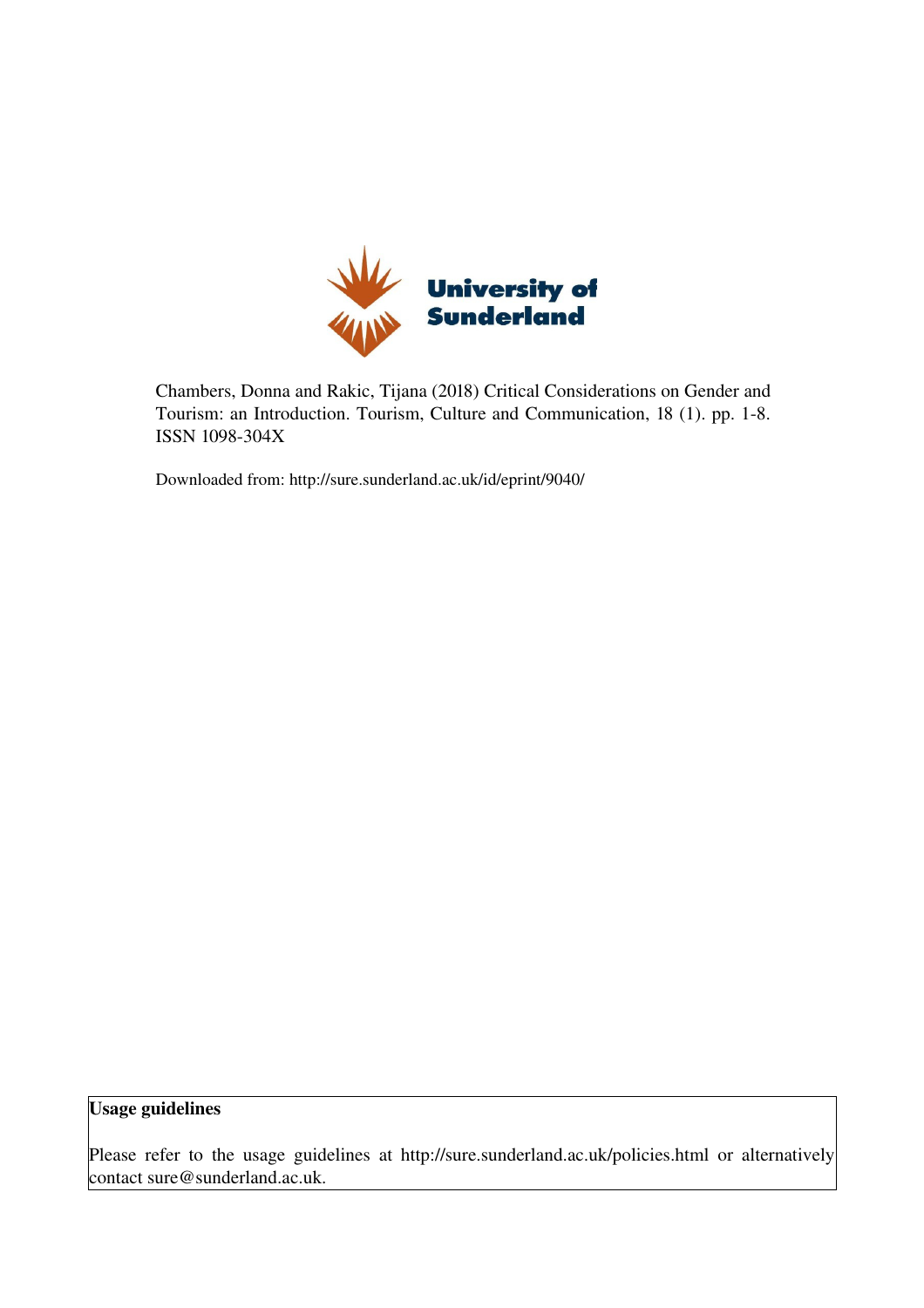## **Critical considerations on gender and tourism: an introduction**

## **Donna Chambers and Tijana Rakić**

University of Sunderland, UK and University of Brighton, UK

*I imagine phallocentric reality to be the space and figures and motion which constitute the foreground, and the repetitive uneventful activities of women to constitute and maintain the background against which this foreground plays. It is essential to the maintenance of the foreground reality that nothing within it refer in any way to anything in the background and yet it depends absolutely upon the existence of this background* (Marilyn Frye cited in Rose, 1993, p. 5)

The Global Gender Gap Report, produced by the World Economic Forum (WEF) seeks to quantify the extent of disparities based on gender in four key areas – health, education, economy and politics  $-$  in over 100 countries across the globe. In its 11<sup>th</sup> edition published in 2016, the report concluded that no country in the world has fully closed its gender gap (WEF, 2016). This report is useful in so far as it provides quantitative indicators of the attainment gap between men and women in the four identified areas but it does not seek to unpack the very meaning of gender, nor does it seek to problematize the concept of 'gender equality' as a necessary or desired state. Our inspiration for editing this special issue of Tourism Culture and Communication on gender and tourism stems from a recognition of what we would argue is the lack of sufficient coverage and theoretical depth to current discussions of gender within tourism research. It is of course commonly recognized that gender is a complex concept which cannot be understood based simply on deterministic biological differences between men and women. The World Health Organization (WHO) defines gender as socially constructed characteristics of both women and men (WHO, 2015). Gender is also culturally and politically contingent and is therefore 'performed' differently across space and time. Indeed, the performative nature of gender has long been articulated by noted feminist theorists such as Judith Butler (1988) and by academics like West and Zimmerman in their seminal article titled 'Doing Gender' (1987). That gender is a social, cultural and political construct, rather than an innate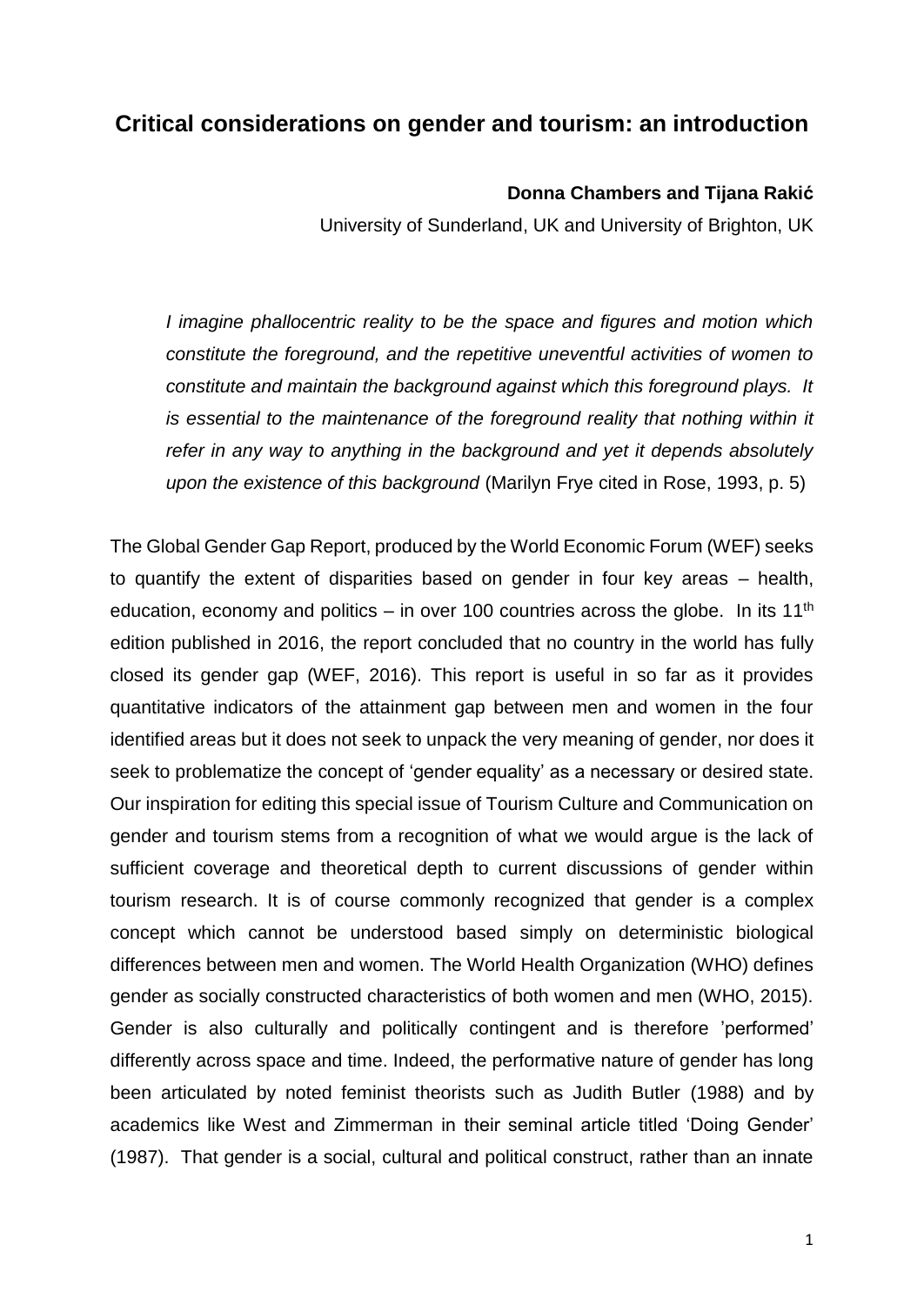quality of a person's biological sex, results in several critical interrogations of the nature of gender performances and their effects on both women and men.

While not occluding the role of biology and its link to culture, gender can be said to be constituted through social interactions and as such serves as a 'powerful ideological device, which produces, reproduces and legitimates choices' (West and Zimmerman, 1987:147). Although the broad area of 'gender studies' incorporates a variety of different research streams, due to the historic and continued oppression of women within largely patriarchal societies, much of the academic discourse on gender has been developed and articulated through the lens of feminist scholarship (Hall, Swain and Kinnaird, 2003; Aitchison, 2005). Feminist scholarship is itself heterogenous and over time has become underpinned by varying philosophical conceptualizations of the nature of [masculinist] human (and non-human) existence, realities, interactions and interconnections within the context of a complex social world. Many feminism*s* have therefore emerged but are generally clustered into what are termed in an historical sense as three 'waves' – feminist empiricism, standpoint feminism and post-structural feminism respectively (see for example Code, 2000; Figueroa-Domecq et al, 2015 for further discussion of each of these waves). There have of course been many criticisms of this rather linear conceptualization of feminist thought as it seeks to suggest that there are no intersections or continuities between and among the various waves, that each wave represents an advancement on the previous one and importantly this historicity is quite specific to Western contexts (Browne, 2014).

Today it is recognized that there is no universal definition of feminism and the question that seems more pertinent is for what purpose is feminist knowledge and scholarship? The aim of feminist theorizing is to achieve political and social change, not just in the conscious and material circumstances of women but also in the relationship between men and women in society, recognizing that they are inextricably linked as intimated in the quote from Marilyn Frye at the beginning of this introduction. That is, there is a fundamental political emancipatory project which underpins much of feminist scholarship. Yet, gender studies are often said to be about women's *problems*, thus failing to acknowledge the complex intersections between 'men's and women's spaces and the dynamics of gender relations' (Kolawole, 2005, p. 251). Further, relations between men have been observed to be also gendered (Rotman and Savulis,2003). It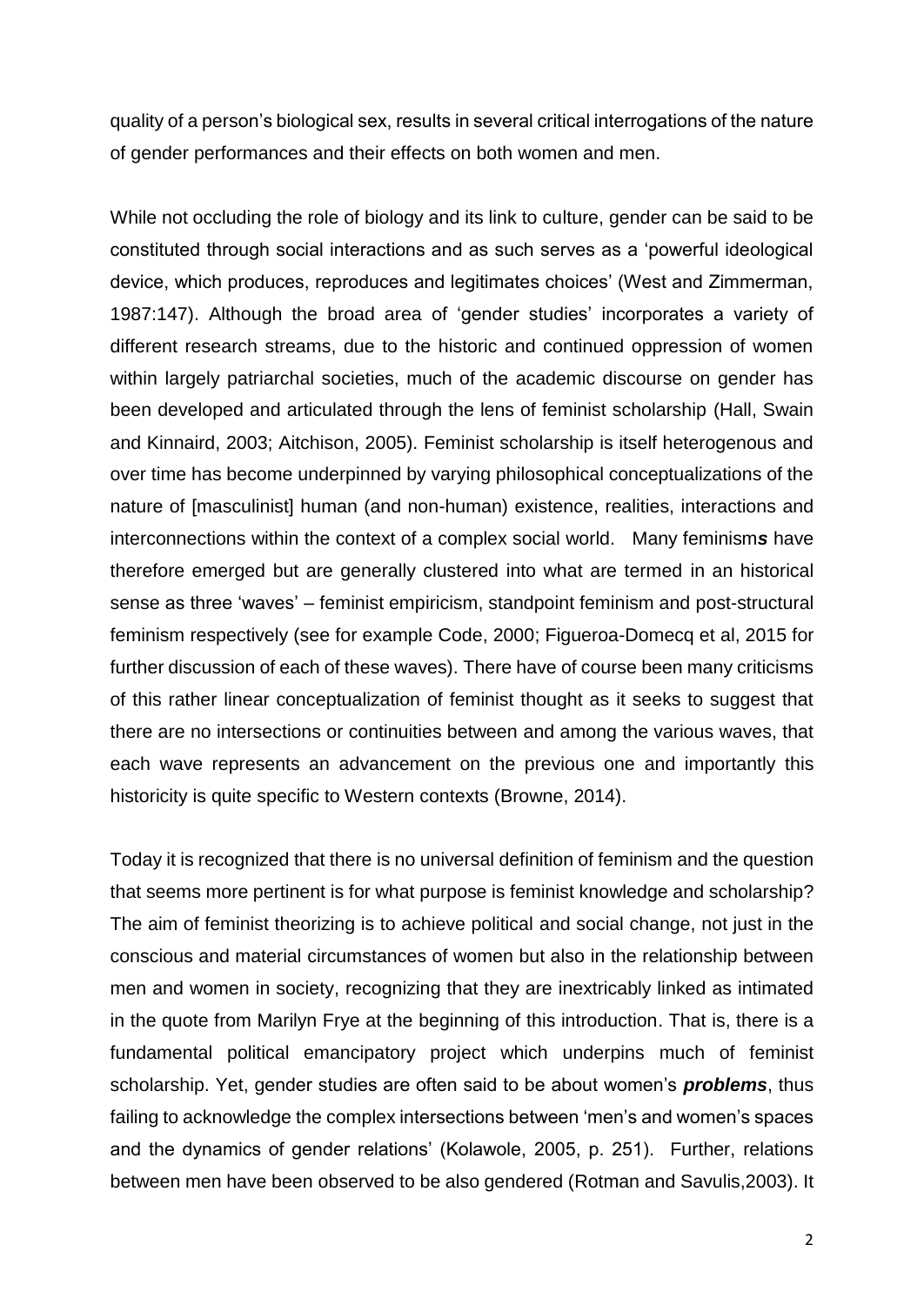is surprising therefore that Issues of masculinity are often elided in tourism studies on gender (Pritchard, Morgan, Ateljevic and Harris, 2007) although a recent book length publication by Thurnell-Read & Casey (2014) has sought to partially address this lacuna.

The leisure studies literature, which bears a strong family resemblance to tourism studies, has been exploring women's participation and constraints in leisure through significant empirical projects since the latter half of the 1970s (Aitchison, 2005). In 2013, Karla Henderson and Heather Gibson published an integrative review of research and publications on women and leisure (which synthesised four separate reviews they had undertaken from 1980 to 2010) and concluded that most of the studies used qualitative methods and could be divided into seven broad themes, including resistance and empowerment through leisure, feminist frameworks, family, psychical and mental health and social inclusion. However, in tourism studies, it is generally agreed that serious academic interrogations of gender emerged only in the early-1990s, much later than they did in other fields of study (Aitchison, 2005). Noted publications in the decade of the 1990s include the text by Kinnaird & Hall (1994) titled 'Tourism: a gender analysis'; the article by Veijola and Jokinen (1994) on the 'Body in tourism' and the special issue of Annals of Tourism Research on 'gender in tourism' edited by Swain (1995). In 2003 another special issue on tourism and gender appeared in the journal Tourism, Recreation Research (Hall, Swain and Kinnaird, 2003) which offered reflections on the 'gender agenda' (p. 7) and concluded that 'there is still much to debate and contest at the interface of gender and tourism to further our understanding of tourism processes' (p. 7).

More recently, Munar et al (2015) published a report on the gender gap in tourism studies (which focused on key leadership indicators in the tourism academy including journal editorship) and concluded that women are under-represented in leadership and gatekeeping positions. Figueroa-Domecq et al**.** (2015) undertook an exegesis of the 'state of the art' of scholarship on tourism and gender and determined that while research in this area has increased in the last three decades, it remains marginal within the wider context of enquiry of and about tourism. In their review, they found that most of the research in this area adopted quantitative methodologies with the key topics grouped into four broad categories – gendered tourists, gendered hosts, gendered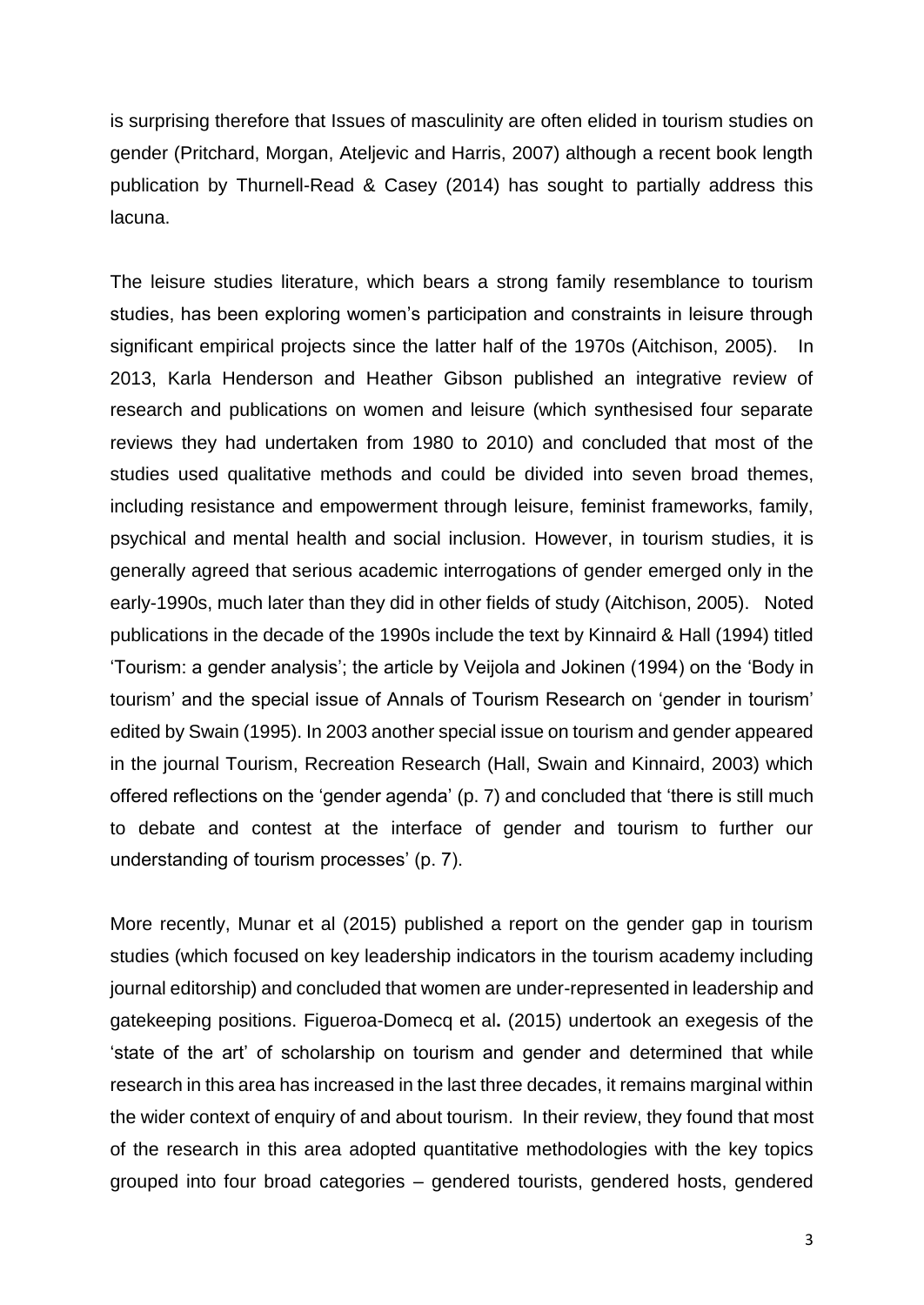labour and theory, research and education. Importantly, they argue that gender research in tourism is 'disarticulated from wider feminist and gender aware initiatives and lacks the critical mass of research leaders, publications, citations and multiinstitutional networks which characterise other tourism sub-fields' (2015, p.87).

The continued failure of gender research in and about tourism to engage sufficiently with wider theoretical discussions taking place in other disciplines and fields of study is exemplified by the polemics surrounding women's rights and human rights. Gender research generally regards the struggle for women's rights as inseparable from the struggle for human rights. This notion is often articulated as 'Women's rights as human rights' but we have found no in-depth theorization of this link within the tourism literature. In an interesting and insightful discussion Nayak (2013) problematized the conceptualization of women's rights as human rights as either leading to an acceptance of a homogenizing universalism or cultural relativism. Nayak wrote that:

It is alleged that feminists calling for universal human rights base their claim to rights on a Western, white middle class women's perspective…cultural relativists charge that the essentialist position taken by many feminists is merely another instance of Western values and norms being imposed on non-Western countries in an imperialistic and neo-colonial manner (2013, p. 85-86).

Studies which focus on the 'liberation' and 'empowerment' of women in the 'Third World' through for example community based tourism projects, and written from the perspective of Western women researchers often fail to consider cultural and historical specificities and moreover do not often seek to unpack the colonial nature of developmental models. In this regard, Arnfred (2004) argues that one of the areas in which 'colonial continuities are still alive and kicking is in gender and development discourse' (p.11). She contends that in an African context, referring to 'female subordination' is far too simplistic and generally misleading. However, these representations of African women as downtrodden and overworked 'beasts of burden', as victims, provides legitimacy to 'concerted Western efforts to come to their rescue' (p. 12). While Arnfred admits that in gender and development discourse, the 'victimization' of African women is increasingly being questioned and criticized, this nevertheless fails to disrupt the continued persistence of the 'othering' of African women.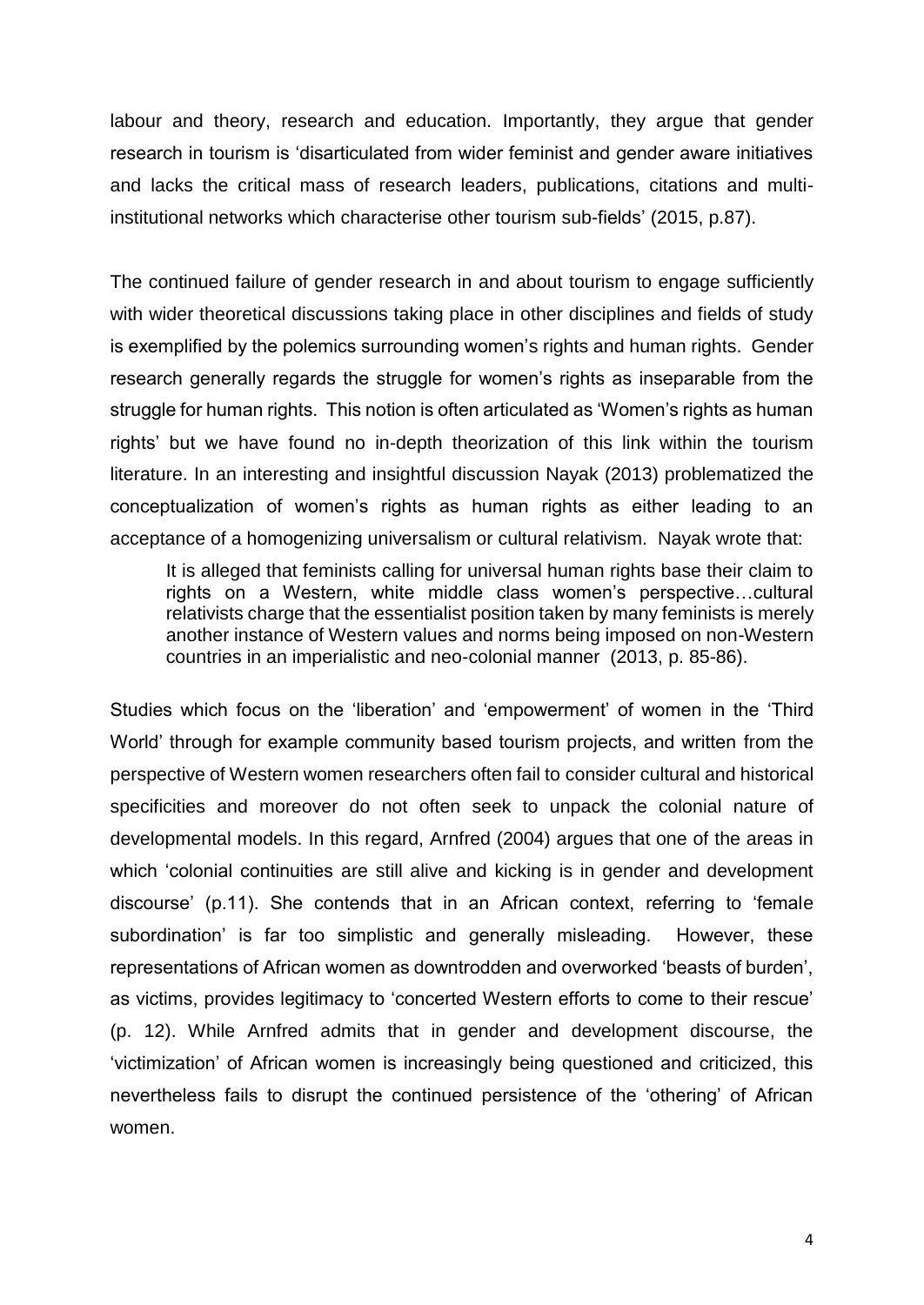According to Chandra Mohanty 'universal images of the 'Third World woman' (the veiled woman, chaste virgin, etc) – images constructed from adding 'the Third World difference to 'sexual difference' – are predicated upon (and hence bringing into sharper focus) assumptions about Western women as secular, liberated, and having control over their own lives' (1988, p.74). This dichotomous construction of 'Third World' and Western women results in a process of 'othering' of the former, and fails to consider the possibility that the self can only be created by means of the other (Mohanty, 1988). Further, in this simplistic binary characterization, the 'Third World' woman lacks agency. Returning to Figueroa-Domecq et al's (2015), review of the current state of gender research in tourism, it is argued here that in keeping with much of the existing scholarship in tourism, tourism gender research is 'heavily Anglo-centric', eliding the voices of those who do not write, research or who do not have lived experiences in English. Indeed, in the tourism literature, little has been written on the experiences of women in Africa, the Caribbean, Latin America, Asia and all the previously colonized territories *from the perspective of the women themselves*.

We go further to argue that tourism gender research has also failed to take sufficient account of the complex intersectionalities between gender and a host of identifications including race, class, sexuality and age (as argued by post-structural feminists). Gender is but one value through which Western, white, bourgeois, heterosexual Man (what Haraway, 2013 deems as 'the master subject') mediates power, but race, class and sexual preference are also equally important (Rose, 1993). McGirr (2003, p. 65) contends that 'Man's hegemony is dependent upon ceaselessly excluding and marginalizing women, people of color and homosexuals.' The term 'intersectionality' was originally popularized by Kimberley Crenshaw (1989), a noted black feminist, and referred to the way in which racial and sexual subordination were inextricably linked. An inability to understand the mutually reinforcing relationship between racism and sexism, Crenshaw argued, had led to the significant elision of black women's experiences from both the discourses of feminism and the discourses of anti-racism.

However, the notion of intersectionality has since been extended to include the intersections between and among gender and a host of multiple identifications which go beyond race. Henderson and Gibson (2013) writing in the context of leisure studies, identified intersectionality as a 'promising paradigm' (p. 115) for the future study of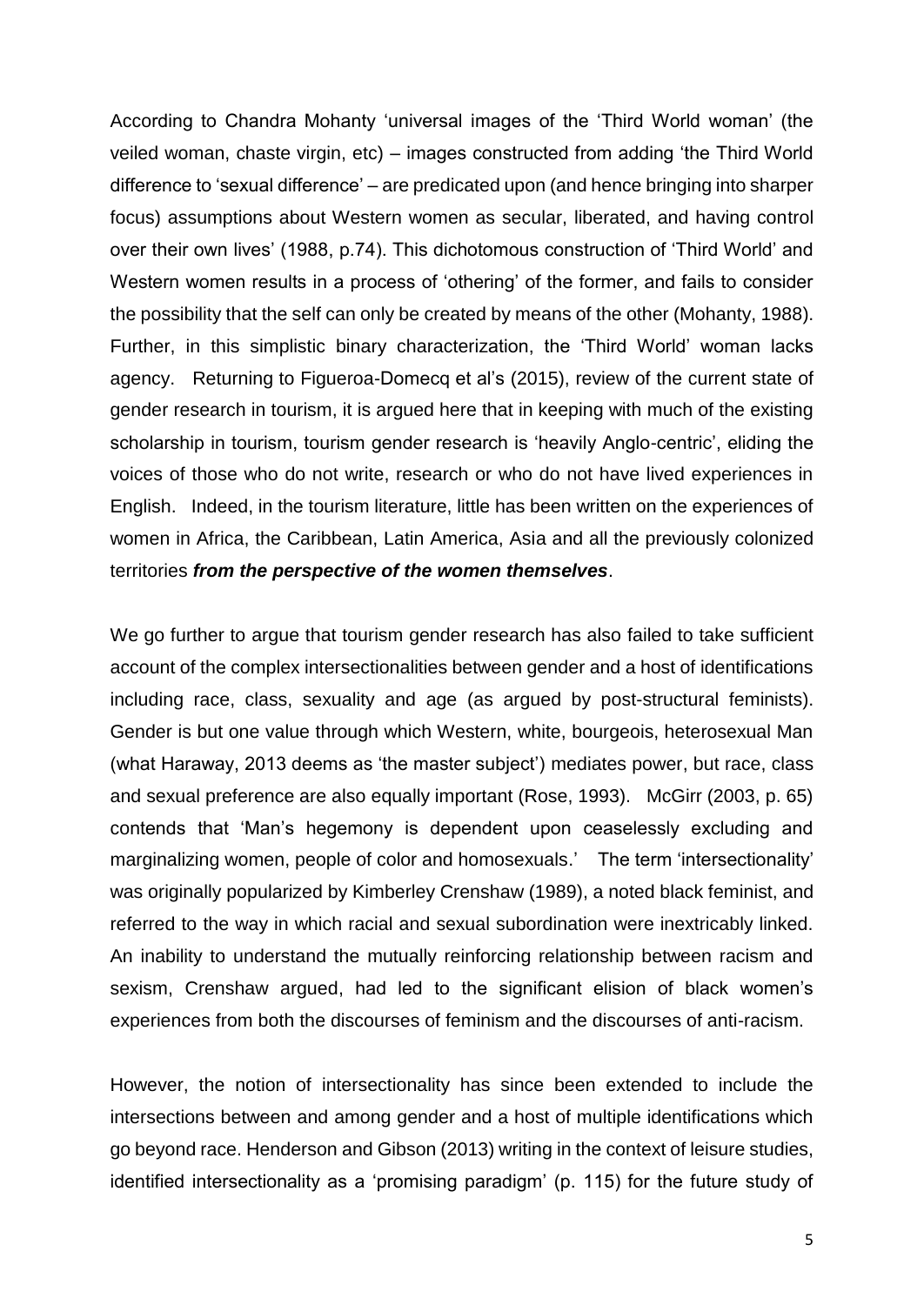gender, women and leisure. What underpins the notion of intersectionality is the idea that women are a heterogenous group and do not therefore have the same experiences of oppression. Intersectionality rejects essentialised views of women's experiences and the inherent power implications of such absolutism and instead embraces the pluralism and fluidity of identity categories. Haraway, in advocating what she terms 'cyborg feminism' stated this cogently thus:

None of 'us' have any longer the symbolic or material capability of dictating the shape of reality to any of 'them.' Or at least 'we' cannot claim innocence from practising such dominations. White woman, including socialist feminists, discovered (that is, were forced kicking and screaming to notice) the noninnocence of the category 'woman.' Cyborg feminists have to argue that 'we' do not want any more natural matrix of unity and that no construction is whole. (2013, p. 157)

Still, while intersectionality is a useful paradigm it does have its detractors who argue that recognizing such multiple identifications is counter-productive to women's struggle for equality as it focuses on difference between and amongst women rather than their commonalities (chiefly common experiences of oppression in a male dominated world) (see Nayak, 2013). Intersectionality, it is argued, serves to fracture the feminist project and weakens its political power to enable change for *all* women. Okin (1994) argues that while women from different cultural and social contexts might experience sexism differently, they still experience sexism (cited in Nayak, 2013). Further, Haraway (2013) cautions against 'lapsing into boundless difference' (p.160) and surrendering the job of making real, though partial connections between and amongst women. For her part, Siegel (1997) argues that while it is difficult for third wave feminists to say 'we' it is still vital to the success of the feminist political project. We argue in this introduction that recognizing the differences between and amongst women based on varied historical, cultural, social and political contexts is crucial. There is no 'one size fits all' in women's lived experiences nor in the development and implementation of strategies to enable women's empowerment. Adopting such a reductionist approach is, we believe, doomed to failure. And we do not see this perspective as inconsistent with a recognition of the common struggles that women still face. Women worldwide can work together without negating difference under an essentialist project that portends to speak for **all** women. Indeed, we agree with Friedman who contended that 'to define identity solely in terms of gender re-inscribes other forms of oppression by rendering them invisible' (1998, p. 20). It is in this light that we argue for more gender and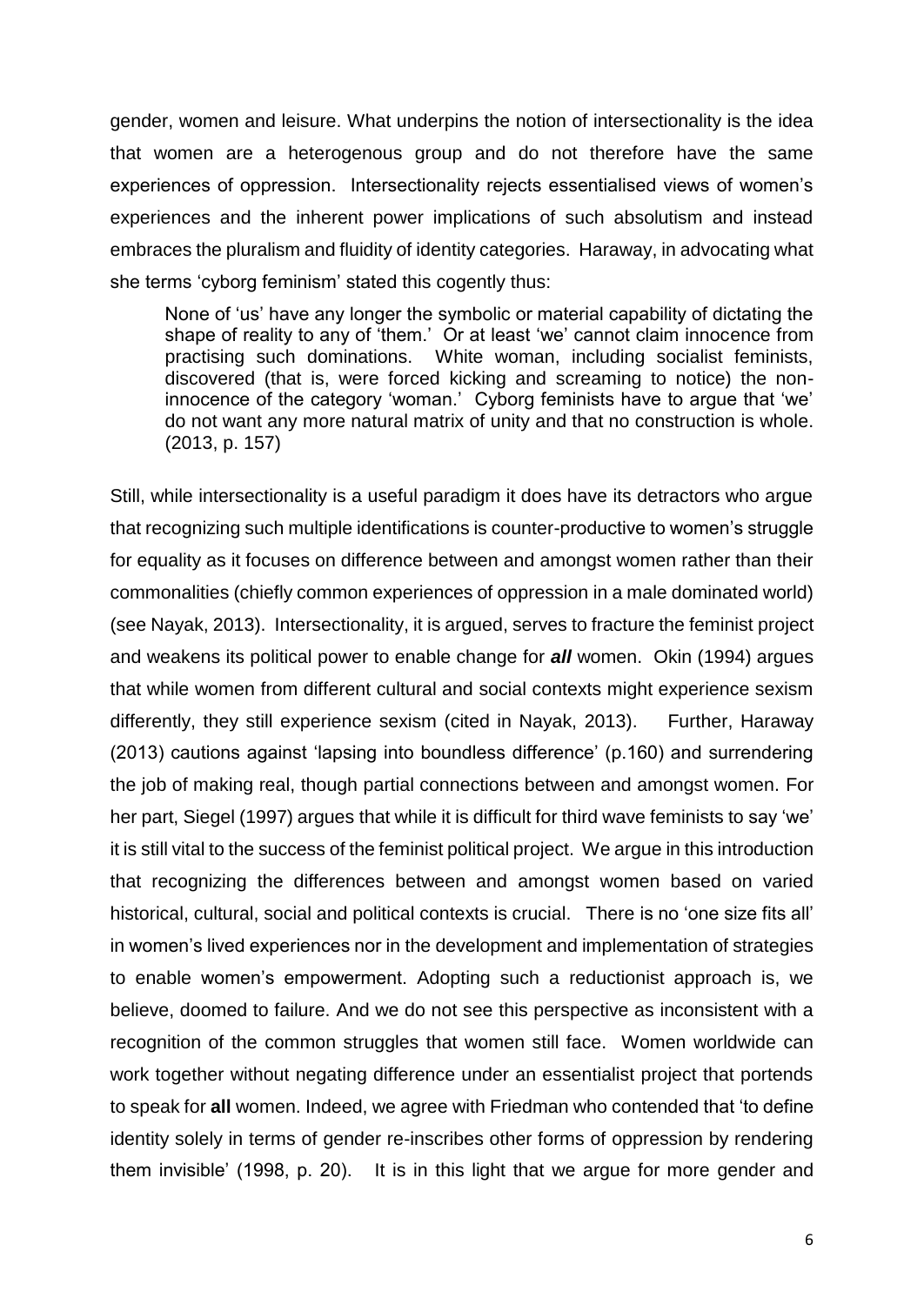tourism research to reflect the diverse voices of women from and within Africa, Asia, Latin America, and the Caribbean thus breaking the Euro/Anglocentric stranglehold of existing research in this, as in many other areas, of tourism scholarship.

In this special issue, Maliva et al seek to do just that. Their research illustrates the extent to which Zanzibari women have agency over their own lives disrupting traditional views of African women as victims. They draw on enactment theory to demonstrate how Zanzibari women in tourism can challenge, negotiate and resist religious and cultural norms through entrepreneurial activities. In this account, Maliva et al enable the voices of Zanzibari women to be heard as they narrate how they make sense of, and influence their own environments to create employment opportunities for themselves in the tourism industry. It is in this process of sense-making that new meanings and identities emerge for the women.

Further, the contribution by Foley et al focus on women in villages on the Kokoda Track in Papua New Guinea and illustrate the way these women negotiate the power dynamics as they go about their day to day social interactions in the development of sustainable tourism micro businesses. Foley et al agree with our own previously articulated view about the need to understand differences in the lived experiences of women and claim in their article that 'it is essential, to undertake research at the micro level that examines feminist issues in the context of specific groups of women to provide insight into practice and theoretical development not dominated by westerncentric research'. They draw on insights from three theoretical perspectives to explore the issue of women's empowerment in the Kokoda villages – Michel Foucault's approach to governmentality, Chandra Mohanty's post-colonial feminist perspective and Anthony Giddens' structuration theory. Using a participatory approach in which a series of workshops were held with women in the villages along the Kokoda track, the authors suggest that through the involvement by Kokoda women in a community based ecotourism development project they have managed to resist not only the patriarchal structures of their communities, but also the dominant neo-liberal capitalist construction of the tourism industry.

The gendered nature of employment is a key issue which has preoccupied gender and feminist studies for decades. Haraway (2013) borrowed from Richard Gordon's 1983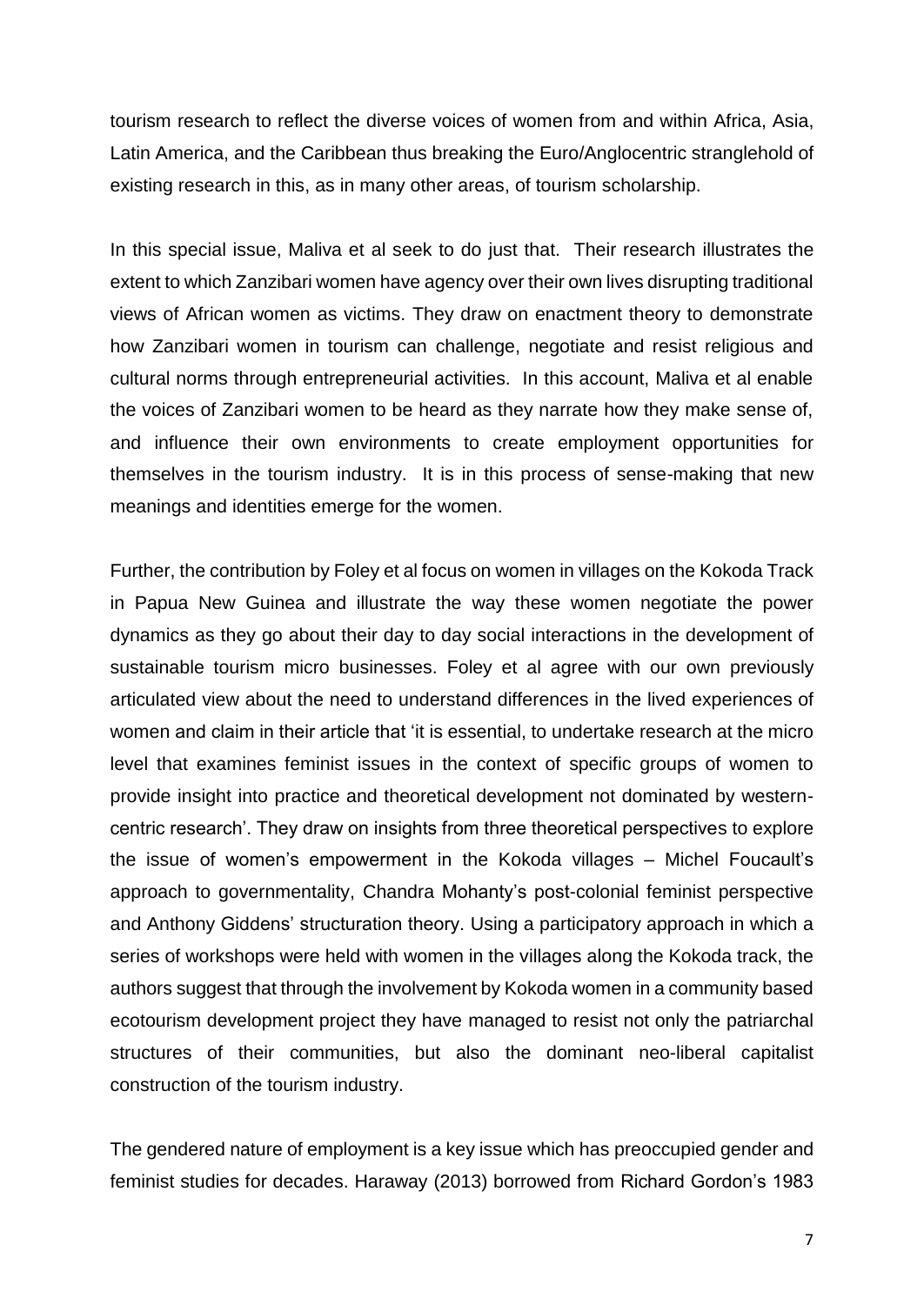notion of the 'homework economy' to explain how work was redefined as being 'both literally female and feminized whether performed by men or women' (p. 166). This feminization of labour has serious implications as it exposes the vulnerability of jobs so ascribed, making them easily 'dissassembled and reassembled' (Haraway 2013, p.166). Further the remuneration and benefits assigned to jobs seen as 'feminine' has traditionally been lower than those defined as 'masculine.' This is important for tourism as it has often been argued that the dependence of the tourism industry on human resources results in the creation of jobs that are low-skilled, low-paid and part time. These jobs are unsurprisingly often carried out by women and within the tourism industry there has developed a culture of gendered employment which attributes certain job roles as being more appropriate to women (Jordan, 1997).

Sinclair argued that 'work in tourism…is structured along gender lines and generally conforms to dominant gender norms' (1997, p. 6). In their bibliometric analysis of full research papers published in indexed tourism journals between 1985-2012, Figueroa-Domecq et al (2015) indicated that of the 466 papers analysed, 59 of these dealt with gendered labour and of this total the majority (34) dealt with gender discrimination and occupational segregation. It is not clear how many of these papers focused on the non-English speaking world but given the overall dearth of published research in and of tourism which examines these cultural and geographical contexts, it would not be unreasonable to discern that the non-English speaking world would be underrepresented in these analyses of gendered labour. Admittedly, we have seen a few recent publications which seek to explore gendered labour in non-English speaking contexts in the developing world. For example, Guimarães & Silva (2016) explored the gender wage gap in the Brazilian tourism sector and concluded that there is still discrimination as women are less valued than men even when they perform the same job roles.

The contribution in this special issue by Costa et al draw on feminist economics to examine the gender wage gap in Portugal, considered a peripheral region of Western Europe. In this paper, they argue that there are several theories which seek to explain the gender wage gap but their paper is different in so far as it adopts an interpretative approach, drawing on the narratives of research participants to explore the ways in which the gender wage gap is created and maintained. The results of their study reveal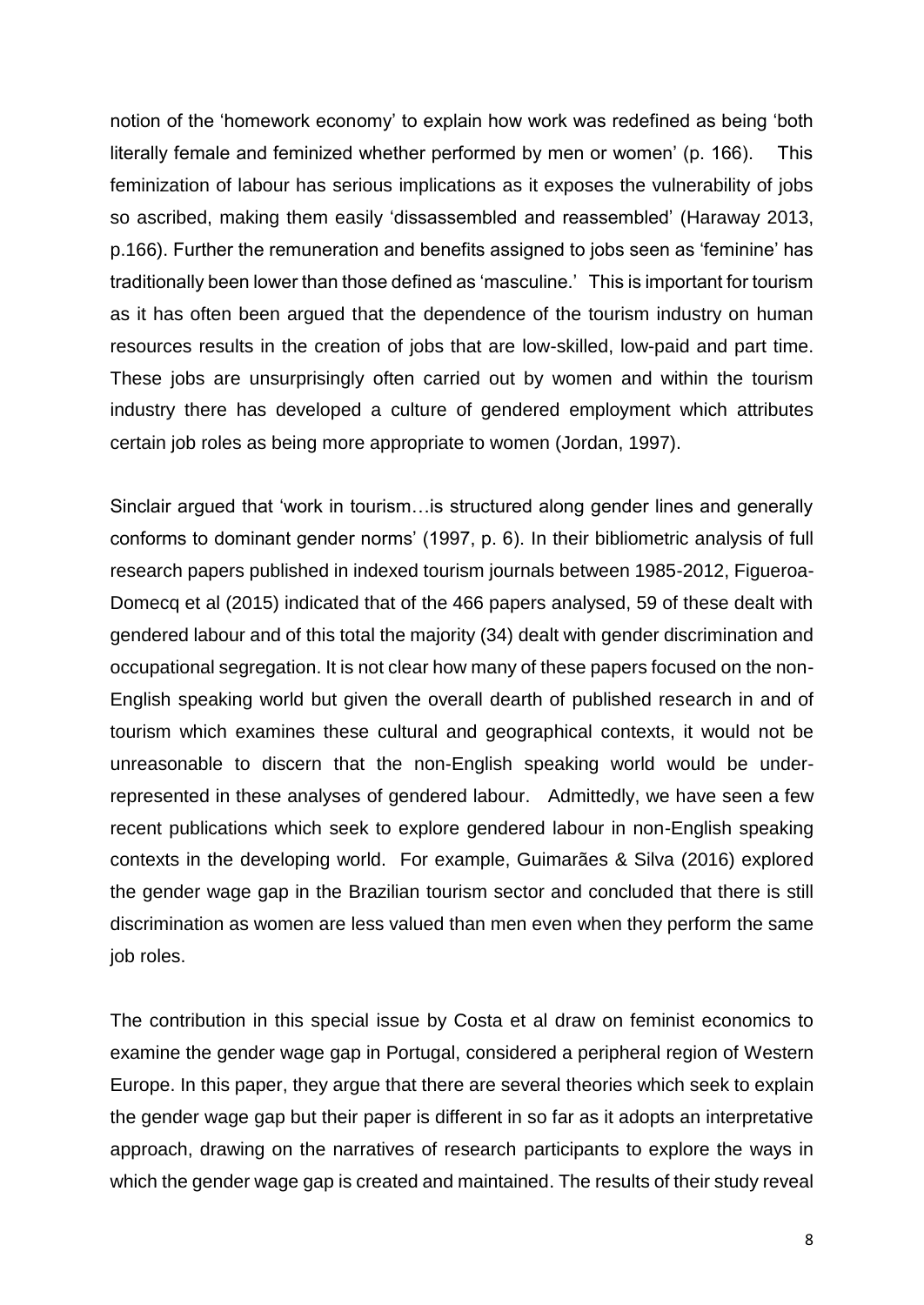several factors which contributed to the gender pay gap in the Portuguese tourism industry including horizontal segregation, the continued prominence of men in higher hierarchical positions and women's apparent lack of both temporal and geographical flexibility. They conclude with several policy recommendations aimed at eliminating the gender pay gap.

Cultural geographers like Rose (1993), have argued that spaces are gendered. Public and private spaces (such as the home) are masculinized and feminized respectively and thus mirror the gendered power relationships which infuse our social world. Dowler, Carubia & Szcygiel (2005) suggested that feminist scholars have argued that landscape is a medium through which socially constructed 'gender stereotyping is perpetuated' (2005, p.1). Interestingly Dowler et al (2005) deepened the discussion of gendered landscapes to include the moral dimension. They contended that:

Historically landscapes have been exempted from moral responsibility due to their imagined nature…it is evident in the early studies of landscape that there was literally a 'love' for the landscape. As the cultural turn has proven, this was certainly a blinded love, which was 'unseeing' of the landscape as an active system of oppression (Dowler et al, 2005, p.3)

Dowler et al emphasized this point by arguing that 'landscapes are not innocent; rather they are the palette of a specific moral agenda' (2005, p.7) and suggested further that while much of the literature has focused on the moral landscape, insufficient explorations have been conducted on 'the gendering of that morality' (p.7). In tourism, this concept of the gendered identity of landscape was adapted by Pritchard & Morgan (2000) who argued that representations of tourist destinations (for example in promotional materials) manifest the gendered nature of landscapes. In a very general sense they suggested that those landscapes in the south and east of the world were represented as feminine and sexualized. However hostile environments in the north were portrayed as masculine, bleak and rugged. Pritchard & Morgan surmised that:

In contrast to the passive, seductive, feminine landscapes of the south and east, northern male landscapes are active, wild, untamed and often harsh and even penetrative. Moreover, these wild landscapes are exclusively oriented towards the male tourist gaze (2000, p. 897).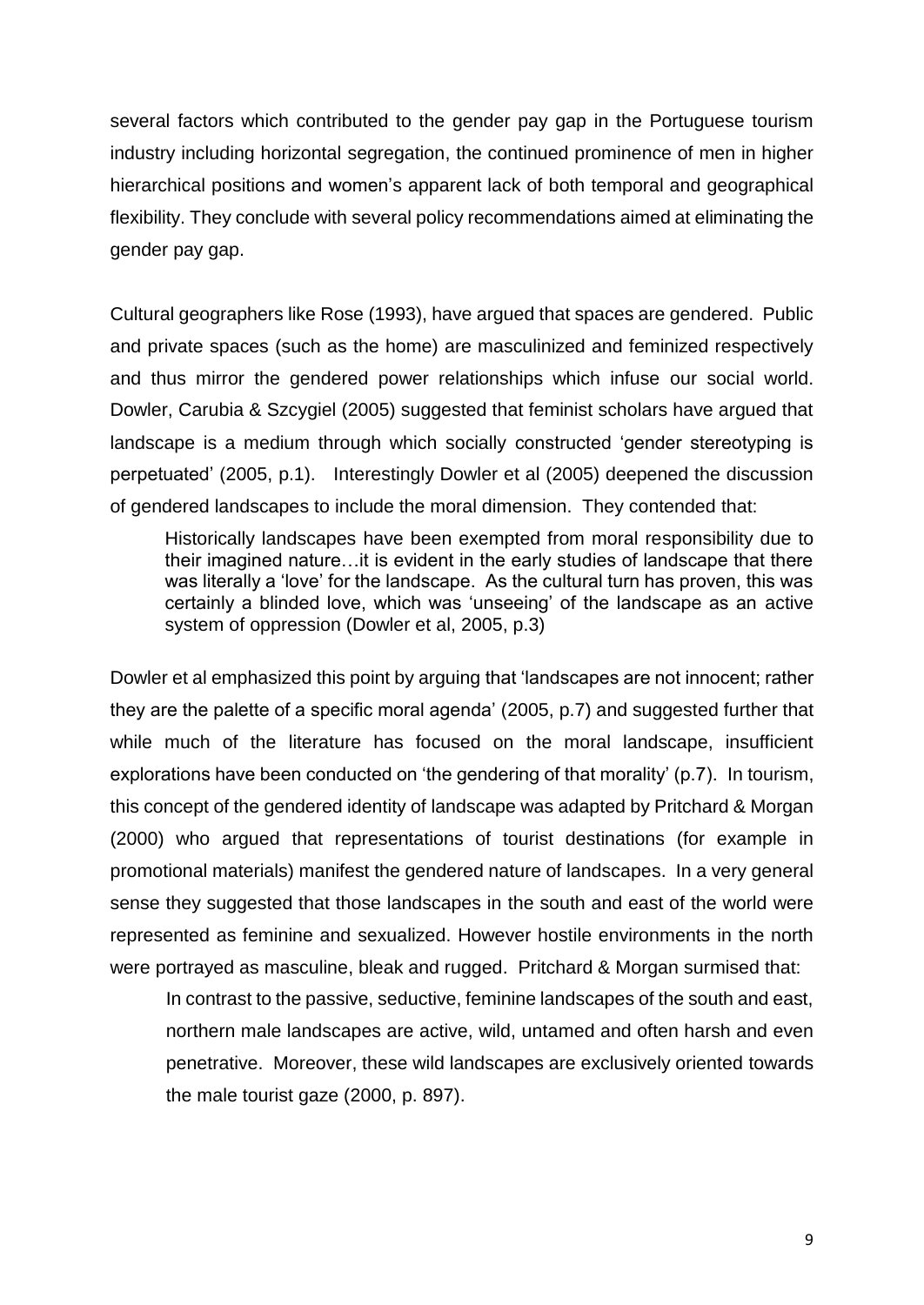Two of the articles in this special issue draw insights from this notion of gendered landscapes. Yudina et al in their paper focus on the way in which the representation of a nature based arctic tourism destination (Churchill, Manitoba in British Columbia) reproduces dominant gender stereotypes not only of the landscape itself (as an imagined object) but also of the polar bears (non-human subjects) that inhabit this landscape. Using critical discourse analysis of promotional texts, they reveal 'how various representations of polar bear tourism impose hegemonic gender roles onto polar bear bodies, which are emplaced within a conventionally gendered landscape.' Importantly they expose the power relationships inherent in these gendered representations of the arctic landscape, the polar bears and the polar bear/human relationships which result in certain tourism practices. They argue for a questioning of these taken for granted gendered representations so that spaces can be created in tourism for more equitable practices.

In their contribution, Cassel and Pashkevich also explore arctic landscapes but this time the geographical context shifts to Russia. Focusing on the Nenets Autonomous District, they use a mix of qualitative methods (semi-structured interviews, observation and analysis of online tourism promotional materials) to explore hegemonic masculinist representations of the north and how these both 'inform and are challenged by tourism and its representations and practices'. They indicate that amongst these representations is that of the artic as being a demanding and risky playground, largely the domain of the 'macho' male. Unsurprisingly risk-taking is associated with masculinity, and women are normally represented as involved in more sedate activities traditionally associated with the private space of the home (such as cooking). Recently, Yang, Khoo-Lattimore and Arcodia (2016) undertook a systematic literature review of risk and gender research in tourism and defined risk itself as being gendered. For example, women's risk taking behaviour is likely to be evaluated in a more negative way than men's as the latter is 'associated with the construction of masculinity, whereas risk aversion is a desirable value of femininity' (p. 89). This gendered representation of risk is certainly evident in the practices and performances of men and women in their tourism activities in the Russian arctic, as illustrated in Cassel and Pashkevich's contribution in this special issue. However, their research has identified a nascent challenge to these gendered portrayals of these arctic landscapes and tourism performances, through the involvement of men in domesticated activities such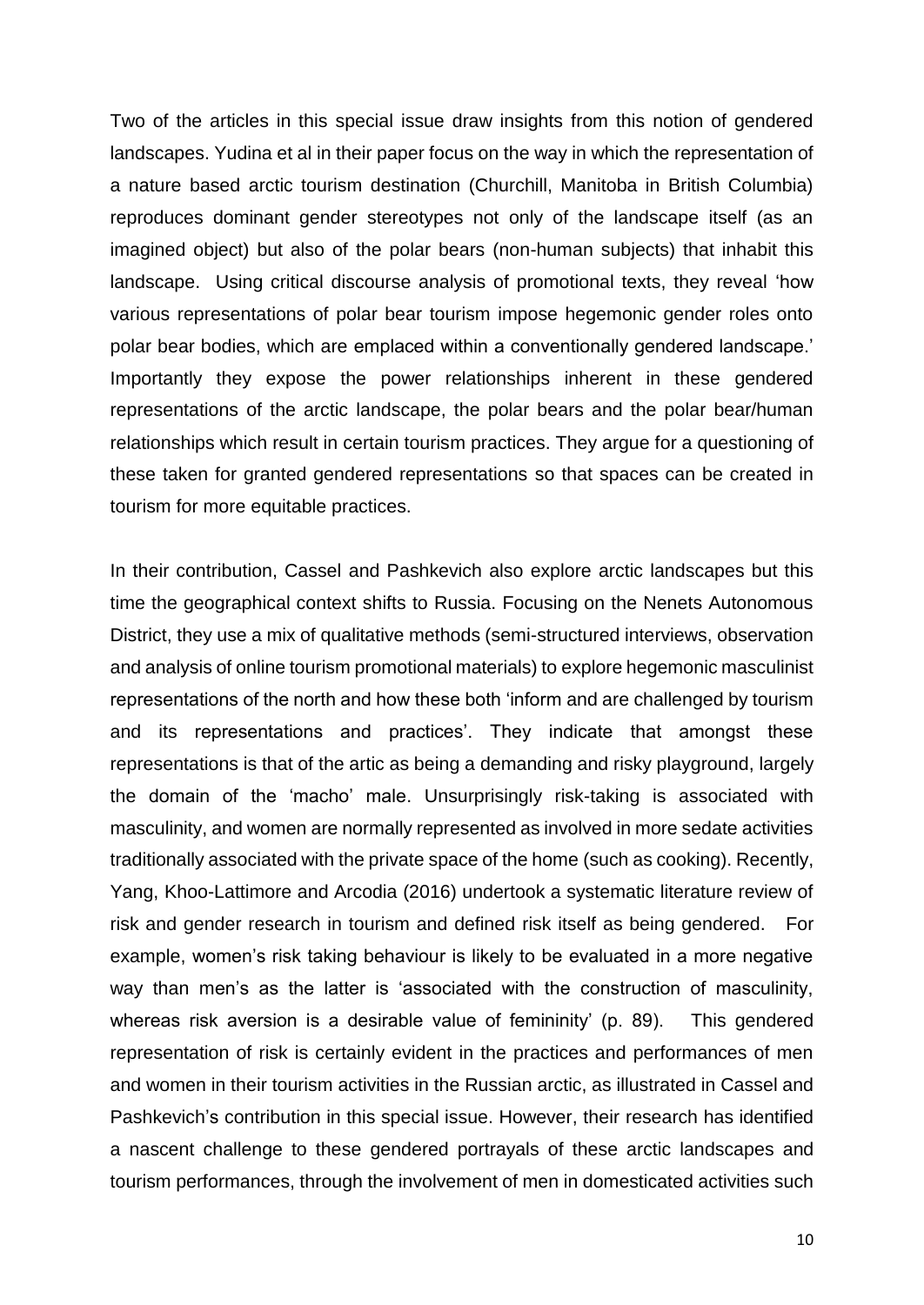as cooking and caring for customers. They caution though that while this is a 'sign of potential transformation' it is only partial and has not to date served to disrupt the hegemony of masculinist portrayals of, and performances within, the Russian arctic tourism landscape.

In summary, the five papers in this special issue have contributed to the critical conversations that we urgently need to engage with in order to understand the nature of gender relationships in tourism. They have inspired us to think about gender from different theoretical perspectives and from diverse geographical contexts including the often neglected Third World. In our deliberations on the relationship between gender and tourism we need to remind ourselves that research is not value-neutral. Indeed, the term 'passionate scholarship' according to Morley (1996, p.128) 'breaches the academic rule of disembodiment' and as such we firmly locate ourselves in the context of critical tourism scholarship which has long ago gone beyond any notion of value neutral research. Our focus on gender and tourism mirrors our own positionality as women in tourism and the papers in this special edition reflect the sort of theorising that we feel is central to critical tourism scholarship.

## **References**

Aitchison, C. (2005). Feminist and gender perspectives in tourism studies: the socialcultural nexus of critical and cultural theories. *Tourist Studies* 5(3), 207-224

Arnfred, S. (2004). Introduction: re-thinking sexualities in Africa. In S. Arnfred (ed). *Re-thinking sexualities in Africa*. (pp 7-29). Sweden: Almqvist Wiksell Tryckeri AB

Browne, V. (2014). Introduction: feminism and historical time, In V. Browne (ed). *Feminism, time and non-linear history* (pp 1-23). US: Palgrave MacMillan

Butler, J. (1988). Performative acts and gender constitution: an essay in phenomenology and feminist theory. *Theatre Journal* 40(4), 519-531

Code, L. (ed). (2000). *Encyclopaedia of feminist theories*. New York: Routledge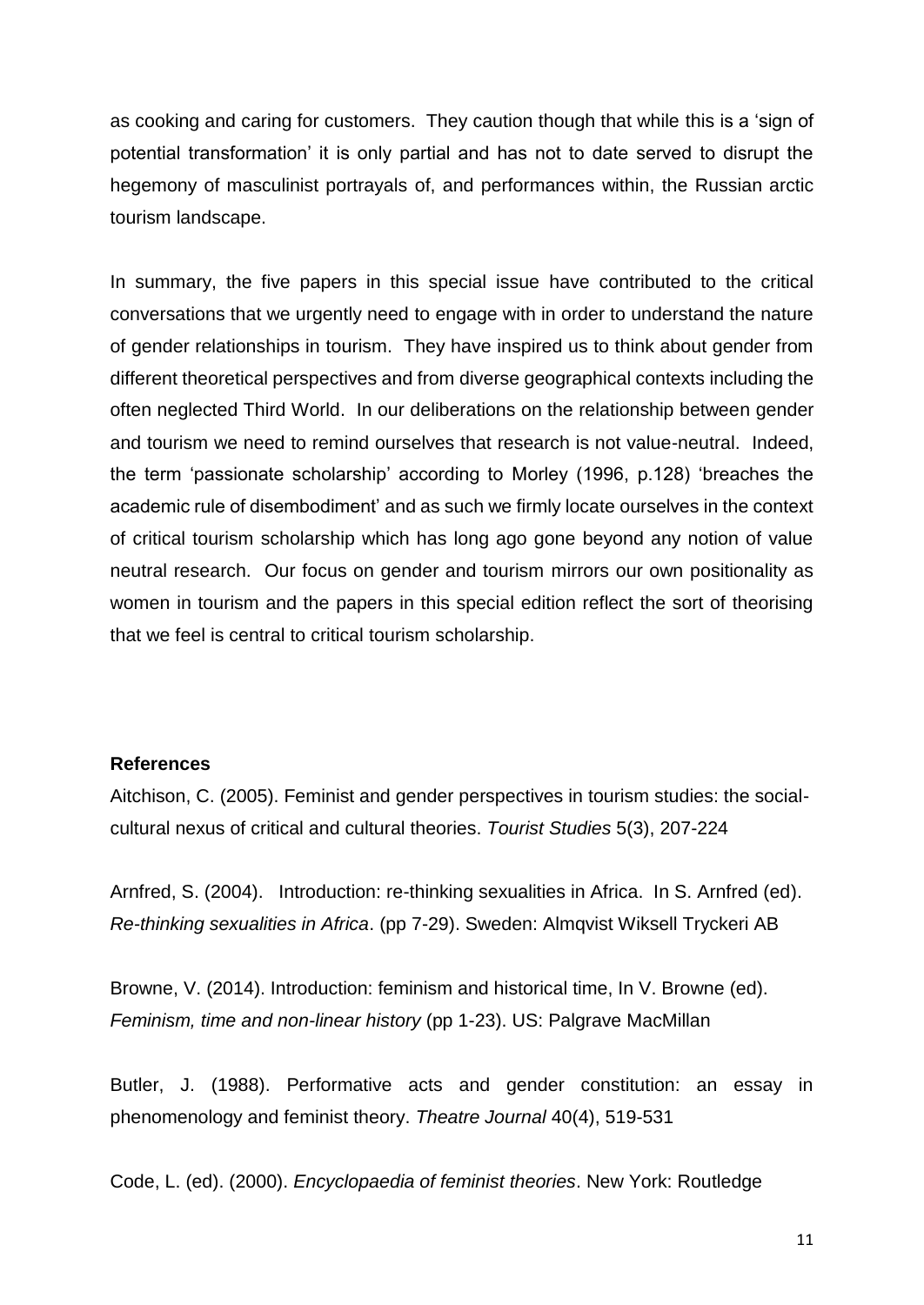Crenshaw, K. (1989). Demarginalizing the intersection of race and sex: a black feminist critique of antidiscrimination doctrine, feminist theory and antiracist politics. *University of Chicago Legal Forum*, 1(8): 139-167

Dowler, L., Carubia, J. and Szcygiel, B. (2005). *Gender and landscape: renegotiating the moral landscape*. London: Routledge.

Figueroa-Domecq, C., Pritchard, A., Segovia-Pérez, M., Morgan, N., and Villacé-Molinero, T. (2015). Tourism gender research: a critical accounting. *Annals of Tourism Research* 52, 87-103.

Friedman, S. (1998). *Mappings: feminism and the cultural geographies of encounter*. Princeton: Princeton University Press

Guimarães, C., and Silva, J.R. (2016). Pay gap by gender in the tourism industry of Brazil. *Tourism Management* 52, 440-450.

Hall, D., Swain, M., and Kinnaird, V. (2003). Tourism and gender: an evolving agenda. *Tourism Recreation Research* 28(2), 7-11.

Haraway, D. ([1991],2013). Simians, cyborgs, and women: the reinvention of nature. London: Routledge

Henderson, K. and Gibson, H. (2013). An integrative review of women, gender and leisure: increasing complexities*. Journal of Leisure Research* 45(2), 115-135

Jordan, F. (1997). An occupational hazard? sex segregation in tourism employment. *Tourism Management* 18(8), 525-534

Kinnaird, V., and Hall, D. (1994). *Tourism: a gender analysis*. Chichester: John Wiley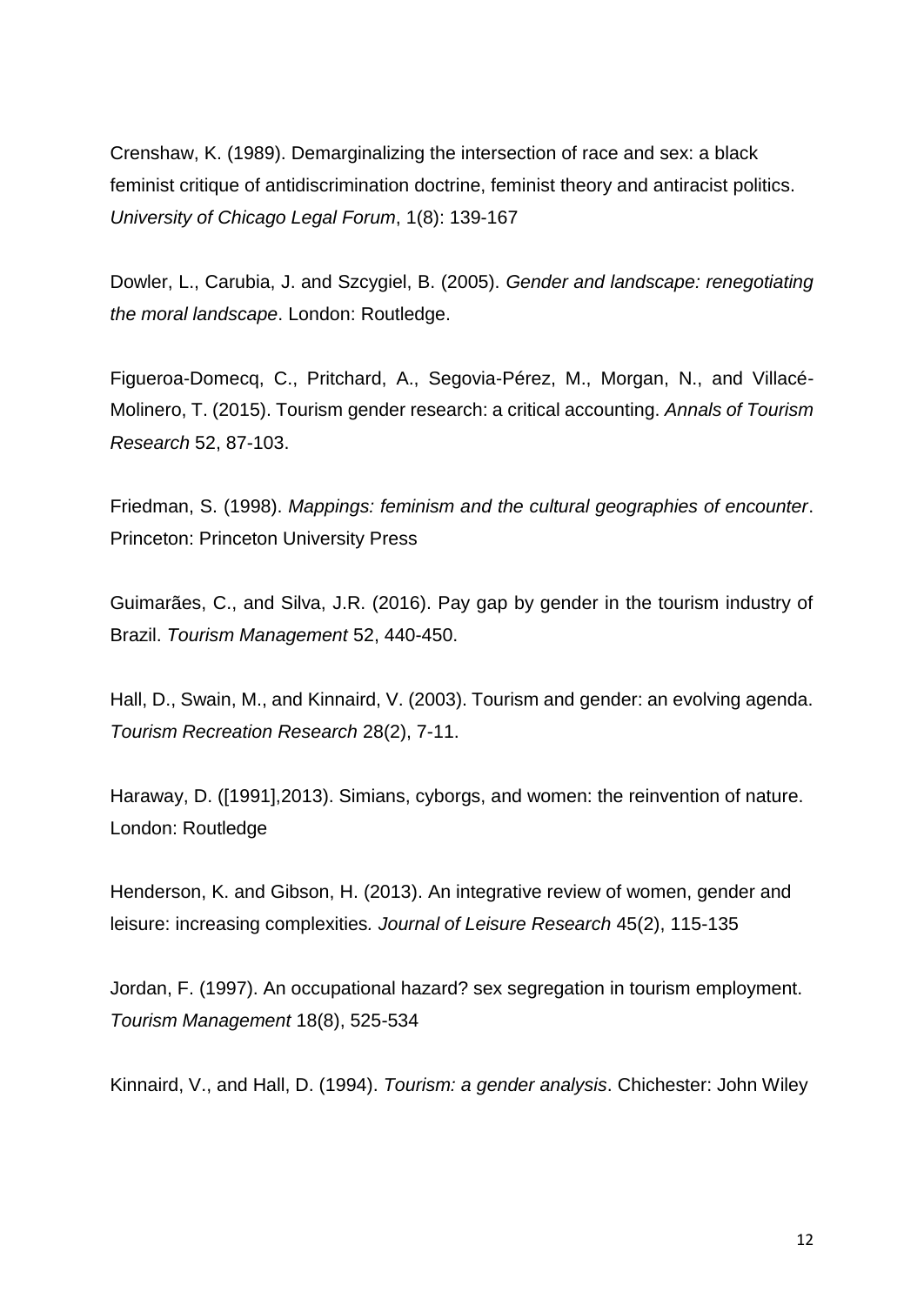Kolawole, M. (2005). Re-conceptualizing African gender theory: feminism, womanism and the *Arere* metaphor. In S. Arnfred, (ed) Re-thinking sexualities in Africa. Pp 251-268. Uppsala: Nordic Africa Institute.

McGirr, P. (2003). The Vietnam veterans' memorial: landscape and gender in the twentieth century. In D.L. Rotman, D.L., and E-R. Savulis, E-R. (eds). *Shared spaces and divided places: material dimensions of gender relations and the American historical landscape*. (pp 62-85) Knoxville: University of Tennessee Press

Mohanty, C. (1988). Under Western eyes: feminist scholarship and colonial discourses. *Feminist Review*, 80, 61-88.

Morley, L. (1996). Interrogating patriarchy: the challenges of feminist research. In L. Morley and V. Walsh (eds). *Breaking boundaries: women in higher education* (pps 128-143). Bristol: Taylor and Francis

Munar, A.M, et al (2015). *The gender gap in the tourism academy: statistics and indicators of gender equality*. Copenhagen: While waiting for the dawn

Nayak, B.S. (2013). Challenges of cultural relativism and the future of feminist universalism. *Journal of Politics and Law* 6(2), 83-89

Pritchard, A., Morgan, N., Ateljevic, I. and Harris, C. (2007). *Tourism and gender: embodiment, sensuality and experience*. Wallingford: CABI

Pritchard, A., and Morgan, N. (2000). Privileging the male gaze: gendered tourism landscapes. *Annals of Tourism Research* 27(4), 884-905

Rose, G. (1993). *Feminism and geography*. Minneapolis: University of Minnesota Press.

Rotman, D.L., and Savulis, E-R. (eds) (2003). *Shared spaces and divided places: material dimensions of gender relations and the American historical landscape*. Knoxville: University of Tennessee Press